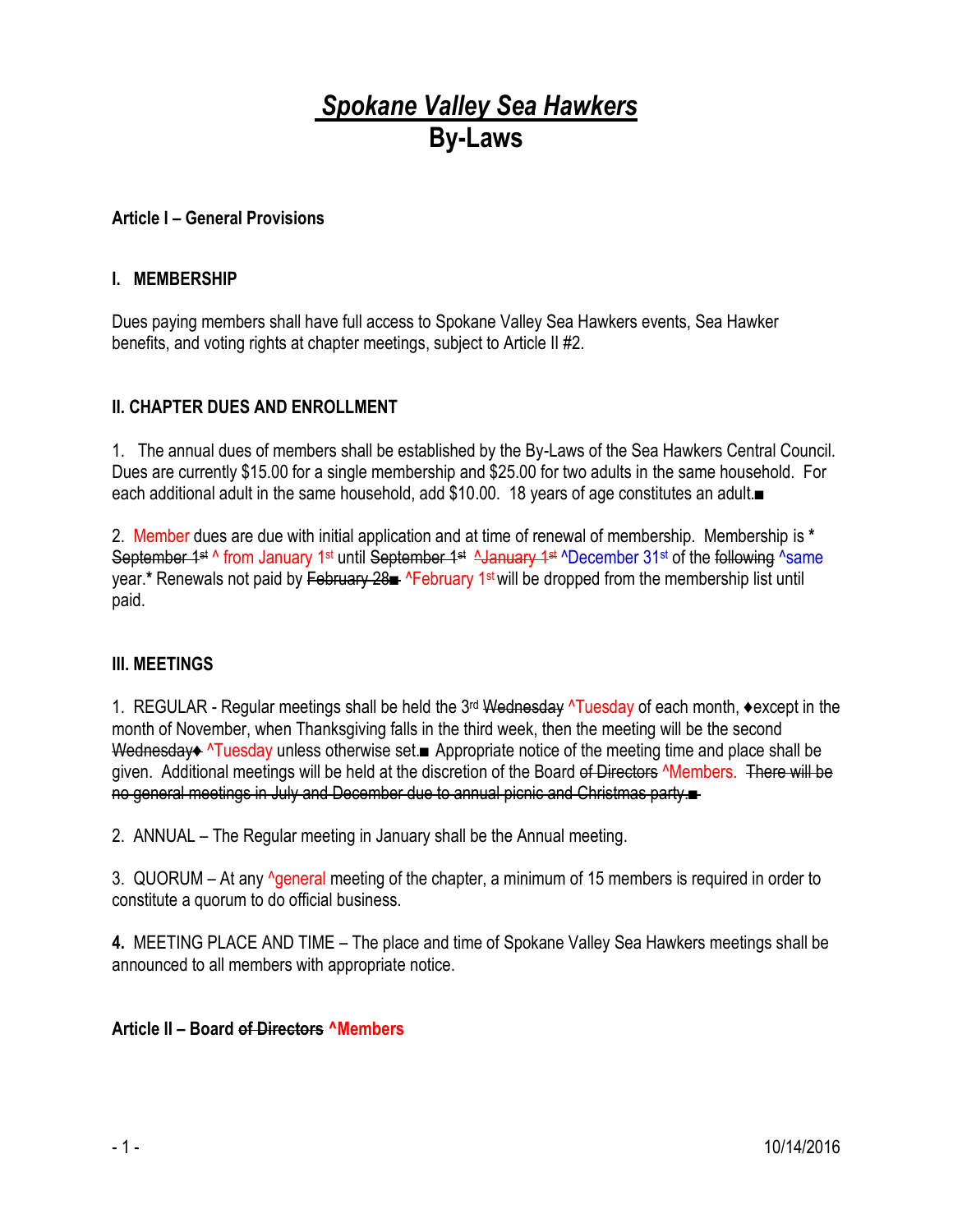**1.** The business and property of the chapter shall be managed by the Board of Directors **Allembers** (here after referred to as the Board). The Board shall consist of seven (7) members initially. When membership reaches fifty (50) the board shall be increased to nine (9) members.

**2.** Effective January 1, 2009, Board Members ^which from this point on include the officers, shall be elected to serve for a two-year term  $\bullet$ . Four persons are to be elected in even years and the remaining five positions are to be elected in odd years. Nominations of members for these positions must be made in good faith and with a commitment that such nominees, if elected, would attend a minimum of eight <sup>A</sup>nine meetings a year.■

The Voting members must have a current membership and voting rights shall be granted at the members 2<sup>nd</sup> general meeting. To be elected to the Board, the nominee must have been a member for three months and in attendance at two of the three meetings prior to election day.■

**3.** The Board shall meet monthly to manage the chapter's affairs outside of the Regular meetings. These meetings shall be the first Wednesday  $\lambda$ Tuesday of every month. Appropriate notice must be given of change of time or venue.

**4.** At Board meetings, five <del>Directors</del>  $\triangle$ Board Members shall be present to constitute a quorum. Each Director <sup>A</sup>Board Member shall possess one vote. Voting by proxy shall not be allowed.

**5.** Any Director *N***Board Member who is absent from three (3) unexcused consecutive Board meetings may** be removed from the Board by a majority vote of the Directors **^Board Members.** Excused absences include Family Emergency, Illness or Work. This vote of removal must be taken within one month of the third meeting from which the Director **^Board Member was absent.** 

**6.** Any vacancy occurring on the Board shall be appointed by the president, subject to approval of the general membership.■ <sup>^</sup>Any vacancy occurring on the Board by such reason as the death, resignation or removal of a Board Member shall be filled by the Board for the unexpired term for the designated position to be filled.

**7.** At the annual meeting in January the general membership shall elect the following Directors:■ Board Members as needed.

- **1. President**
- **2. Vice President**
- **3. Secretary**
- **4. Treasurer**
- **5. ♦Additional Open Board Positions. as per Article II, Section II. ♦**

**8.** Committees shall be established from the General Membership. The President shall appoint the chairperson(s) of such committee.

**9.** The Officers  $\triangle$ and/or Board Membrs shall not serve in the same position for more than two (2) consecutive one year terms.■♦ ^1-2 year term. If there is no nomination for a board position, the outgoing board member may be nominated for a second 2-year term. In that case there can be no other nomination for the position and the outgoing officer and/or board member must accept the nomination express his/her willingness to accept the nomination and to serve the additional term.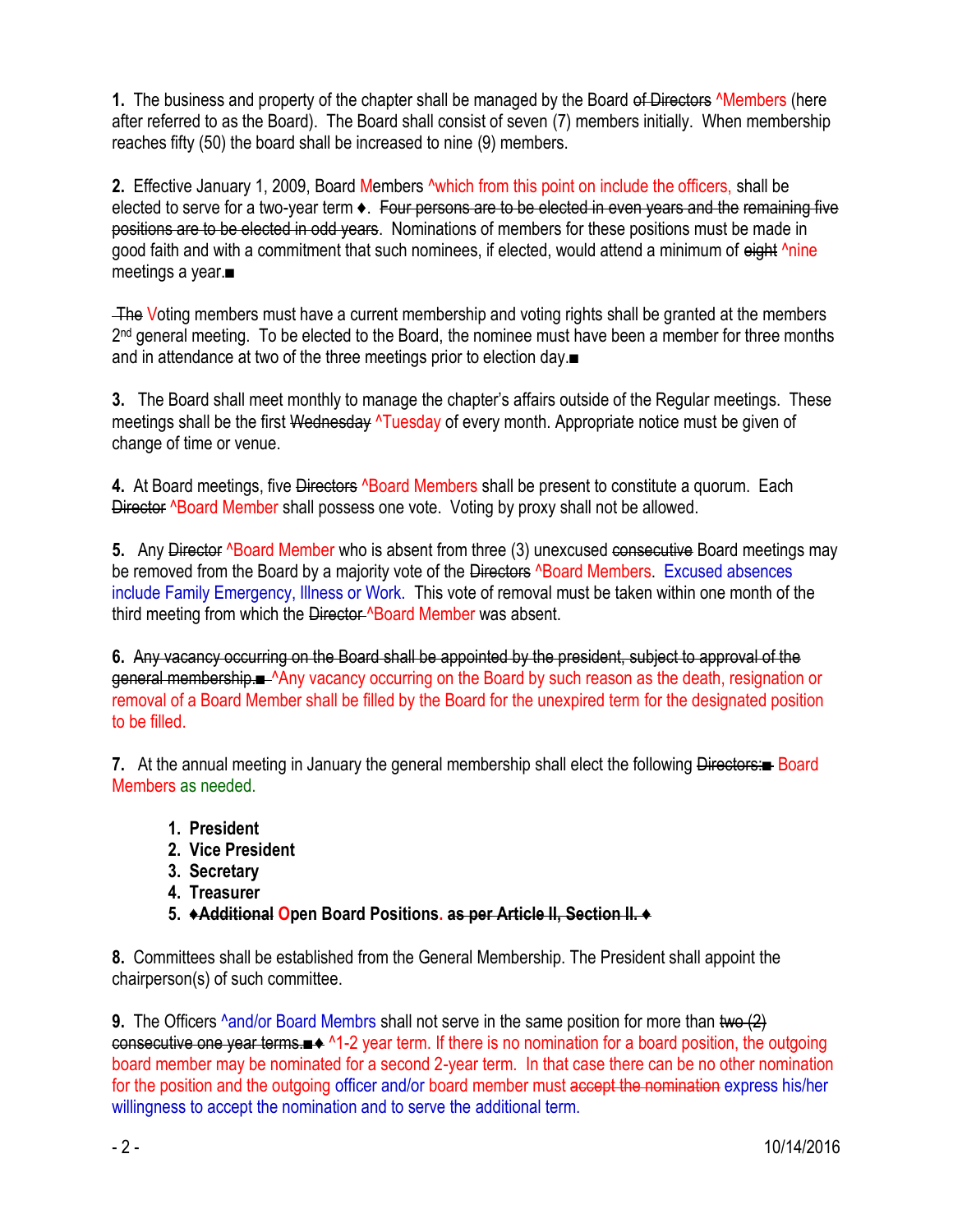**10. ♦In the event that a returning Board member is elected as an to an Officer position, their vacated** Board position <sup>N</sup>for the unexpired term shall be filled in a special vote held immediately to be held immediately following the elections during the Annual General Meeting. Nominations for these vacant positions may be taken from the floor for this special election.♦

# **Article III – Duties of the Board of Directors Officers**

# **1. President**

The President shall be the chief executive officer of the Spokane Valley Sea Hawkers and its Board and shall preside at all their meetings. He/She shall have the general and active management of the Spokane Valley Sea Hawkers and its Board; may execute all instruments in their behalf; and shall see that their business and policy is carried into effect. He/She shall be an ex-officio member of all committees and have such other powers and perform such other duties as is usually inherent to such office. The president has the power to appoint and fill any vacancies on the executive Board subject to approval of the general membership.■

# **2. Vice President**

The Vice President shall have the primary responsibility of assisting the President and the other officers of the Board as requested by the President. The Vice President will also maintain order and structure at the General Meetings and the Board Meetings. The Vice President shall assume the position of the President in the event that the President resigns or is removed by the executive Board.■

# **3. Secretary**

The Secretary shall keep the minutes of all Spokane Valley Sea Hawker Board meetings; make available the minutes to all chapter members and board members of the Spokane Valley Sea Hawkers;■ distribute all official notices of such meetings; maintain a central mailing/^email address for receipt of mail; maintain addresses for Board members and chapter members; carry on all correspondence of the Spokane Valley Sea Hawkers and its Board; and perform such other duties pertaining to the secretarial requirements of the Spokane Valley Sea Hawkers and its Board. The minute books, records, correspondence files and all central files shall be maintained by the Secretary and belong to the Spokane Valley Sea Hawkers.

# **5. Treasurer**

The Treasurer shall receive and be accountable for all General Funds belonging to the Spokane Valley Sea Hawkers. He/She shall deposit all such funds in the name of the Spokane Valley Sea Hawkers. He/She shall disburse such funds as the Spokane Valley Sea Hawkers or its Board may direct and shall sign all checks together with such other officer as the Board may direct. He/She shall keep accurate books and records, provided by and belonging to the Spokane Valley Sea Hawkers, of all receipts and disbursements and make available a copy of the monthly financial **statements**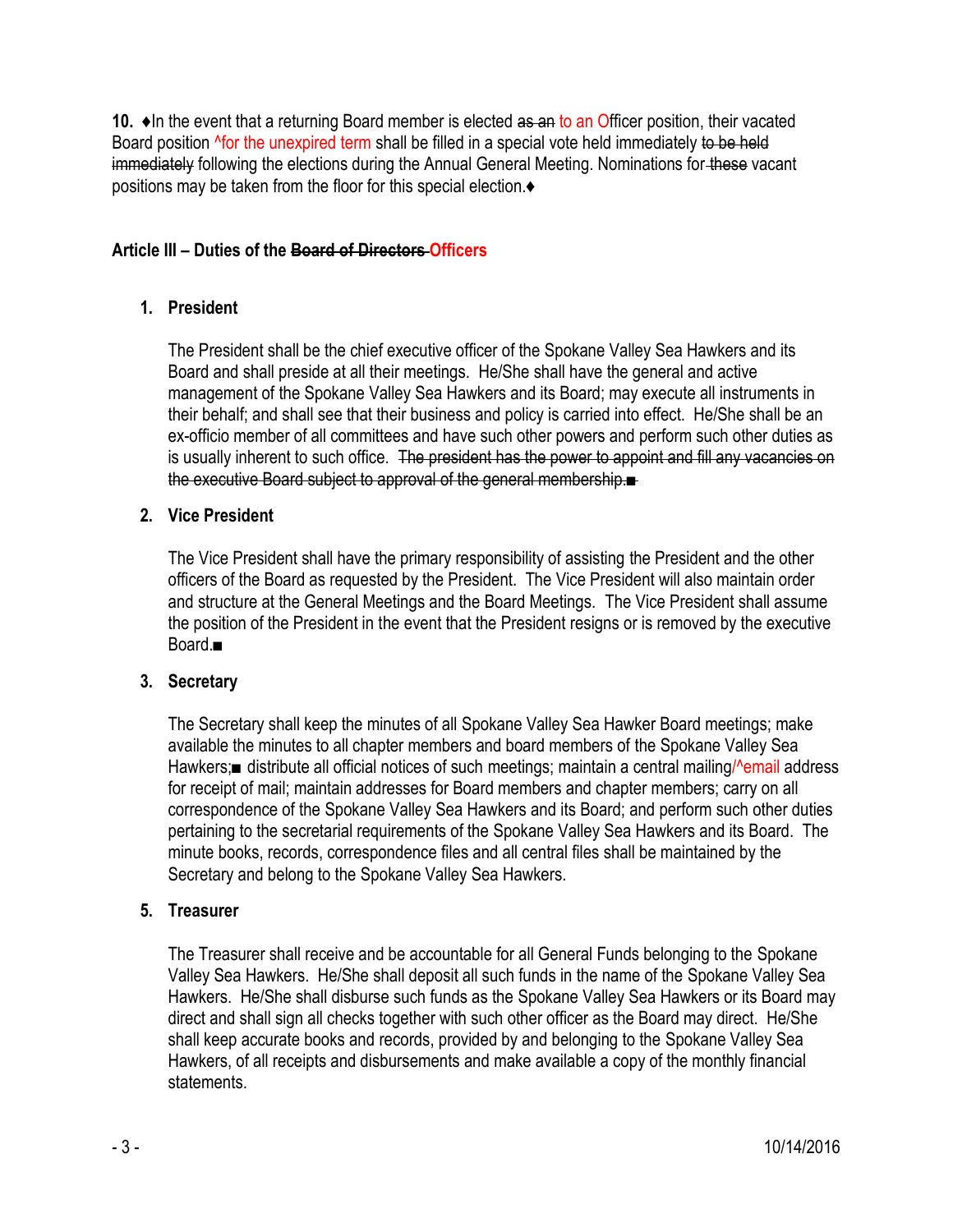# **Article IV – Elections■**

1. ♦Nominations will be held at the November ^and December General Membership Meetings for President, Vice President, Secretary, Treasurer and ^all open board positions.♦

a. He/She must be nominated from the floor

b. If a member cannot be present for the nomination meeting, he/she must have a letter  $\Delta$ or email on file with the Board accepting the ♦nomination♦.

2. Elections will be held at the Annual General Meeting in January. ^All voting shall be by secret ballot.

## **Article V – Chapter Funds**

1. The funds of the Spokane Valley Sea Hawkers must be deposited in the chapter name in a financial institution approved by the Board of Directors **^Members.** At least two current Board members must **^The** President and Treasurer have authority to deposit/transfer/withdraw funds. The designated board members cannot be of the same household.■

2. All checks/withdrawals of more than one hundred dollars (\$100.00) must be **reported to the Board** and general membership. voted on and approved by a quorum at a meeting.■

### **Article VI – Affiliation**

1. The Spokane Valley Sea Hawkers shall affiliate with the Sea Hawkers Central Council and other Sea Hawker chapters recognized by the Sea Hawkers Central Council. The Spokane Valley Sea Hawkers Board of Directors <sup>^</sup>Members may appoint representatives to attend Central Council meetings, as necessary. They may only take part in the discussion of agenda items, but have no vote.

2. The Board of Directors <sup>A</sup>Members is <sup>A</sup>are authorized to submit dues from the Spokane Valley Sea Hawkers funds each year to the Central Council. The amount of dues is to be determined by the Central Council and consistent with the amount paid by other associate satellite Sea Hawker Chapters.■

### **Article VII – Dissolution**

The Spokane Valley Sea Hawkers shall be considered "dissolved" when it is considered inactive by Sea Hawkers Central Council or has less than fifteen (15) active members. Upon dissolution, all property of the Spokane Valley Sea Hawkers shall be forfeited to the Sea Hawkers Central Council or to charity. The last members of the Spokane Valley Sea Hawkers would direct Central Council to this decision.

### **Article VII – Amendments**